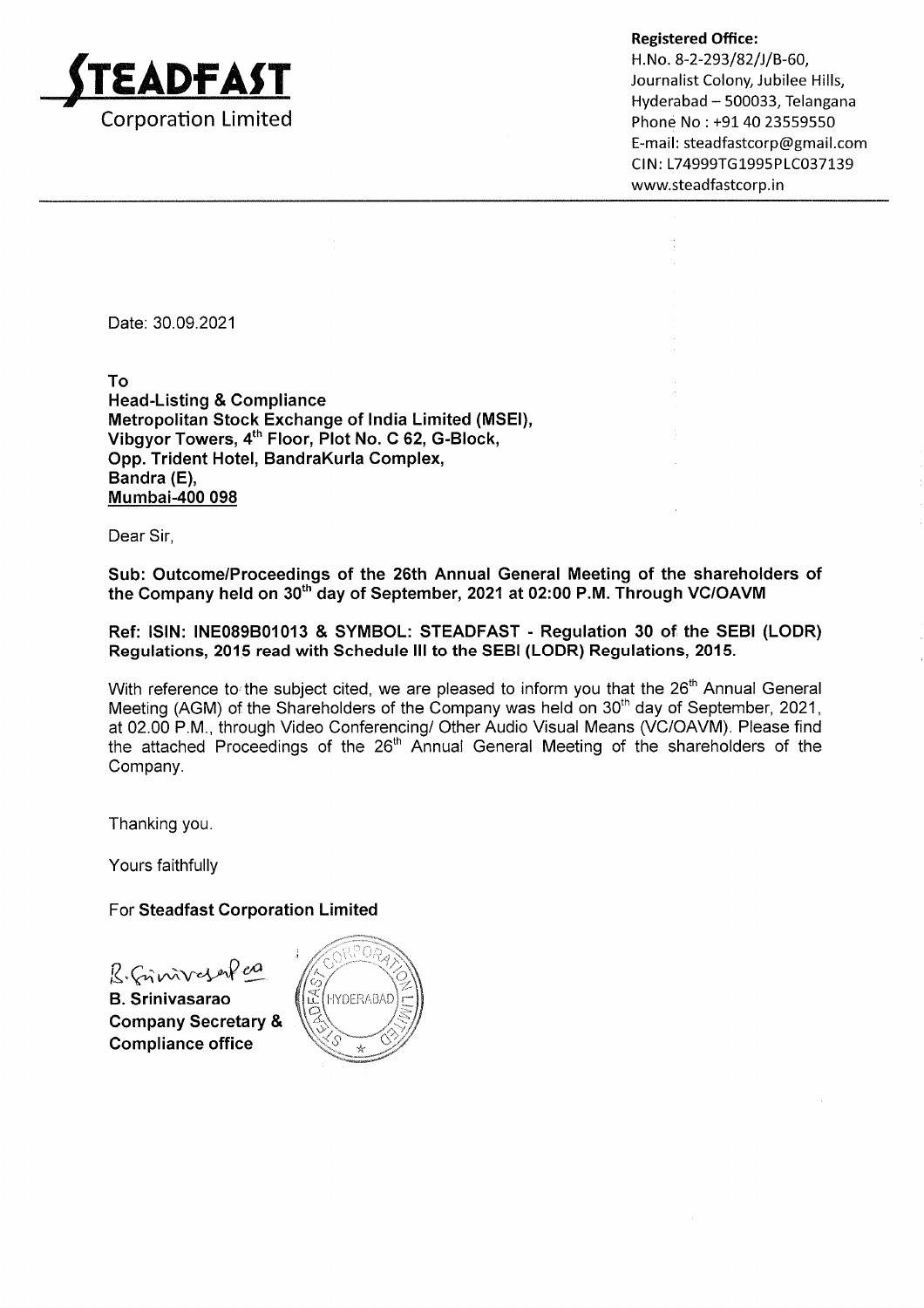

Registered Office:<br>H.No. 8-2-293/82/J/B-60,<br>Journalist Colony, Jubilee Hills,<br>Hyderabad – 500033, Telangana Phone No : +91 40 23559550 E-mall: steadfastcorp@gmall.com CIN: L74999TG1995PLC037139 wwwsteadfastcorp.in

# PROCEEDINGS OF THE TWENTY SIXTH (26<sup>TH</sup>) ANNUAL GENERAL MEETING OF THE MEMBERS OF STEADFAST CORPORATION LIMITED HELD ON THURSDAY, 3OTH SEPTEMBER, 2021 AT 02:00 P.M. THROUGH VIDEO CONFERENCE/OTHER AUDIO **VISUAL MEANS (VC/OAVM):**

# MEMBERS PRESENT:

A total of 85 (Eighty Five) members were present in the video conference including one director

#### DIRECTORS PRESENT:

| 1. Mr. Keesara Vivek Reddy    | $\sim$                   | Chairman & Managing Director        |
|-------------------------------|--------------------------|-------------------------------------|
| 2. Mr. Sai Sudhakar Vankineni | $\overline{\phantom{0}}$ | Additional (Non-Executive) Director |
| 3. Mrs. Velagala Anjanadevi   | $\sim$                   | Independent Director                |
| 4. Mr. Musku Rithwik Reddy    | $\sim$                   | Independent Director                |

- 
- 

# ALSO PRESENT

- Company Secretary & Compliance Officer Chief Financial Officer 5. Mr. B.Srinivasarao 6. Mr. S. Yedukondalu
- Practicing Company Secretary & Scrutinizer 7. Mr. V. Bhaskara Rao

The meeting commenced at 02:00 P.M. (lST) and concluded at 02:33 P.M. (lST)

Mr. Srinivasarao Bolla, Company Secretary of the Company, welcomed the Directors and shareholders after ascertaining the presence of the requisite quorum. After that he handed over to Mr.Keesara Vivek Reddy to conduct the proceedings. Mr. Keesara Vivek Reddy, Chairman called the meeting to order and commenced the proceedings of 26<sup>th</sup> AGM.

The Chairman, also announced that, ln view of the Pandemic COVID-19 the present meeting is conducting through video conference mode pursuant to the directions of the Ministry of Corporate affairs and Securities Exchange Board of lndia. The live streaming of this meeting is also being webcasted on CDSL platform.

The Chairman of the Company addressed the members highlighting the business operations, achievements of the company, future prospects and venturing into healthcare business etc.

The chairman after that requested the Company secretary to read the Auditors report and secretarial audit report for the financial year 2020-21 issued by M/s Ramasamy Koteswara Rao & Co LLP & V. Bhaskara Rao & Co, Practicing Company Secretaries. The Company Secretary read the above said reports.

 $\iota$ Rt HYDERABAD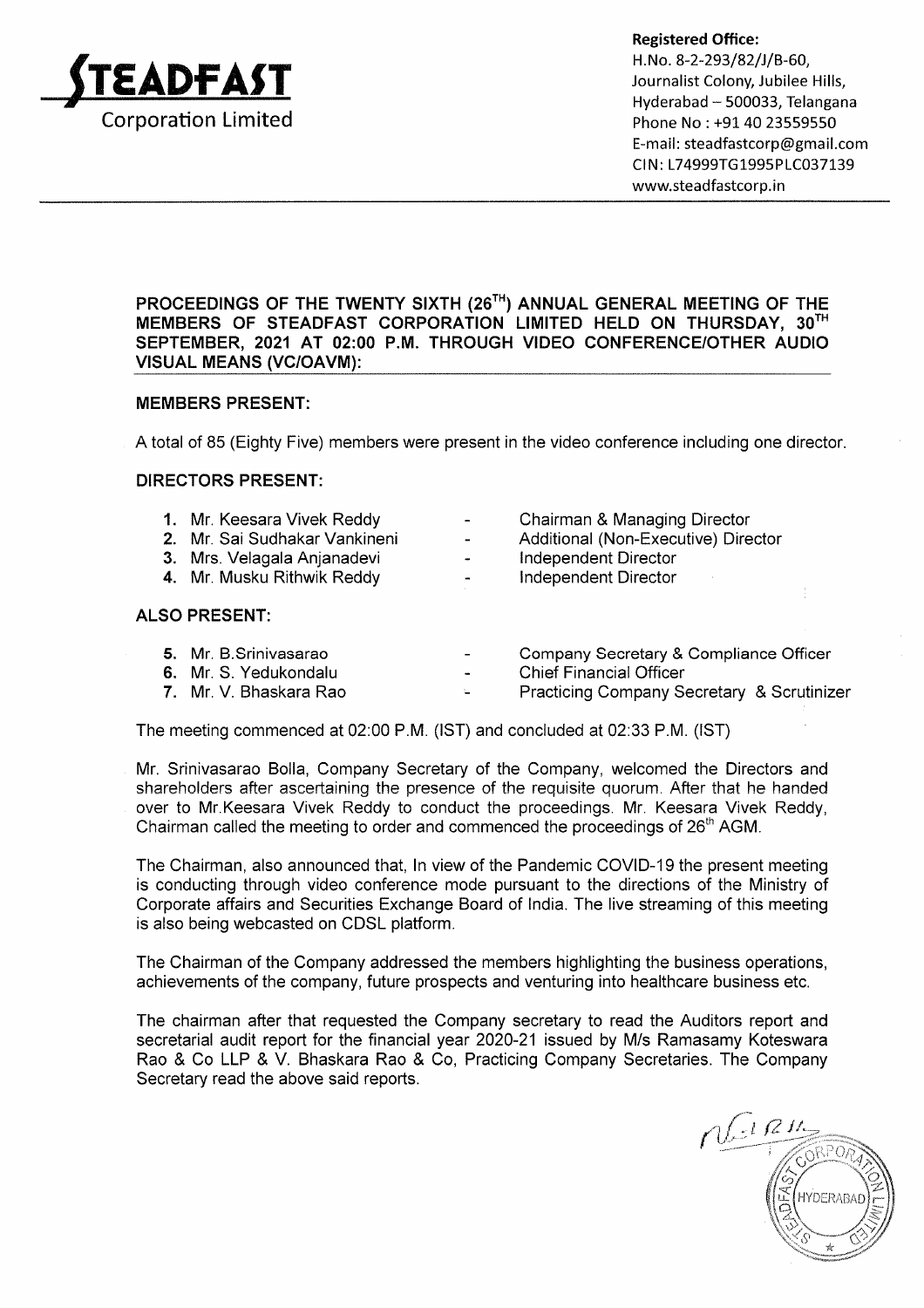The Chairman after that as the notice is already circulated to all members, the notice convening the 26<sup>th</sup> Annual General Meeting and the Report of Board of Directors of the Company, along with Auditor's report were taken as read and requested the members to ask questions.

Mr. Santosh Kumar Saraf, Mr. Manguluri Ramesh and Praful Chavda Members of the company have registered as speaker shareholder and they are not available at the questior<br>and answers time.

The Company secretary informed the members that pursuant to the provisions of Section <sup>108</sup> of the Companies Act, 2013 read with Companies (Management and Administration) Rules, has arranged for e-voting facility to its members in respect of all the businesses to be transacted at the  $26<sup>th</sup>$  AGM of the Company. The e-voting commenced on  $27<sup>th</sup>$  September, 2021 (09:00 am) and ended on  $29<sup>th</sup>$  September, 2021 (17:00 hours).

He, further informed that Sri.V. Bhaskara Rao, Practicing Company Secretary (Proprietor of V.Bhaskara Rao& Co., Company Secretaries) were appointed as scrutinizers to scrutinize the votes casted during remote e-voting process and e voting during AGM in a fair and transparent manner.

The Company Secretary instructed the members to cast their votes in respect of all the resolutions proposed in the notice. AGM is being held VC/OAVM, and the resolutions mentioned in the notice convening this AGM, have been already put to vote through remote e-voting there is no proposing and seconding of resolutions

#### ORDINARY BUSINESS:

 $\pm$ 

- 1. To consider and adopt the Audited Standalone & Consolidated Financial Statements of the Company for the Financial Year 2020-21 including balance sheet and profit and loss account for the financial year 2020-21 together with the Report of the Board of Directors and Auditors thereon.
- 2. To appoint a Director in place of Dr. Keesara Vivek Reddy (DlN: 07907507), who retires by rotation and being eligible, offers herself for reappointment as Director.
- 3. Re-appointment of Statutory Auditors M/s. Ramasamy Koteswararao & Co LLP as statutory auditors of the Company for a period of 5 years from conclusion of this AGM to till conclusion of 31<sup>st</sup> AGM of the Company.

#### SPECIAL BUSINESS:

- 4. To appoint Mr. Sai Sudhakar Vankineni (D|N00733001), additional director as director of the Company - Ordinary Resolution
- Rivision/change in the remuneration Dr. Keesara Vivek Reddy (DlN 07907507) 5. Managing Director of the Company - Ordinary Resolution.

 $\bar{\mathcal{Q}},\bar{\mathcal{I}}$ -t  $RPOA$ HYDERABAD